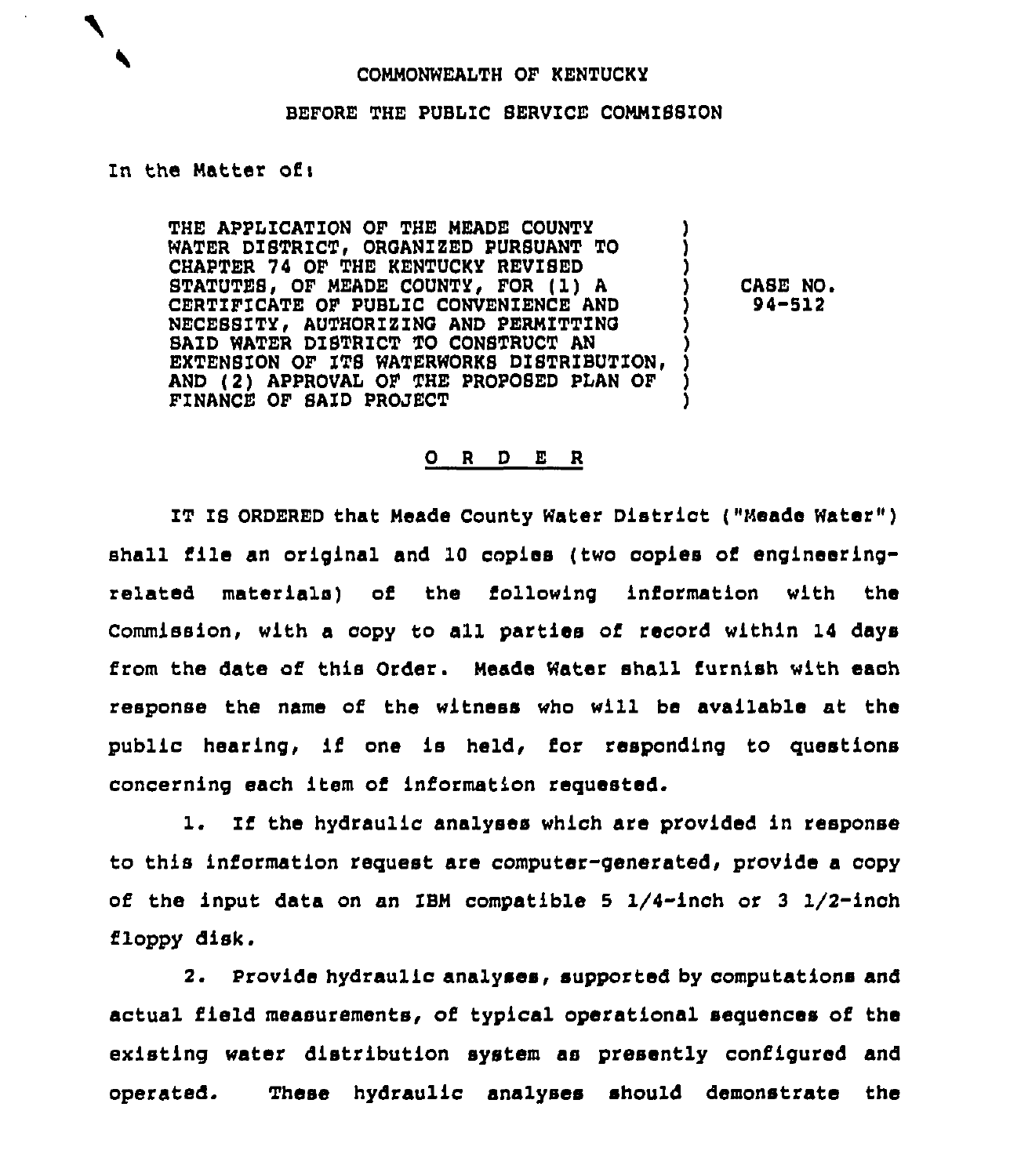operation of all pump stations and the "empty-till" cycle of all water storage tanks. Computations are to be documented by a labeled schematic map of the system that shows pipeline sixes, lengths, connections, pumps, water storage tanks, wells, and sea level elevations of key points, as well as allocations of actual customer demands. Stats whether flows used in the analyses are based on average instantaneous flows, peak instantaneous flows, or any combination or variation thereof. The flows used in the analyses shall be documented by actual field measurements and customer use records. Justify fully any assumptions used in the analyses. (Note - if the proposed construction is in an area of the water distribution system which can be hydraulically isolated or separated from the rest of the water system, only hydraulic analyses for the isolated portion of the system in question need be filed. )

3. Provide a summary of any operational deficiencies of the existing water system that are indicated by the hydraulic analyses or that are known from experience.

4. In order to obtain realistic results when utilising computer hydraulic analyses to predict a water distribution system's performance, engineering references stress the importance of calibrating the results predicted to actual hydraulic conditions. This calibration process should include matching field measurements to the results predicted by the computer over a wide range of actual operating conditions. At a minimum this should

 $-2-$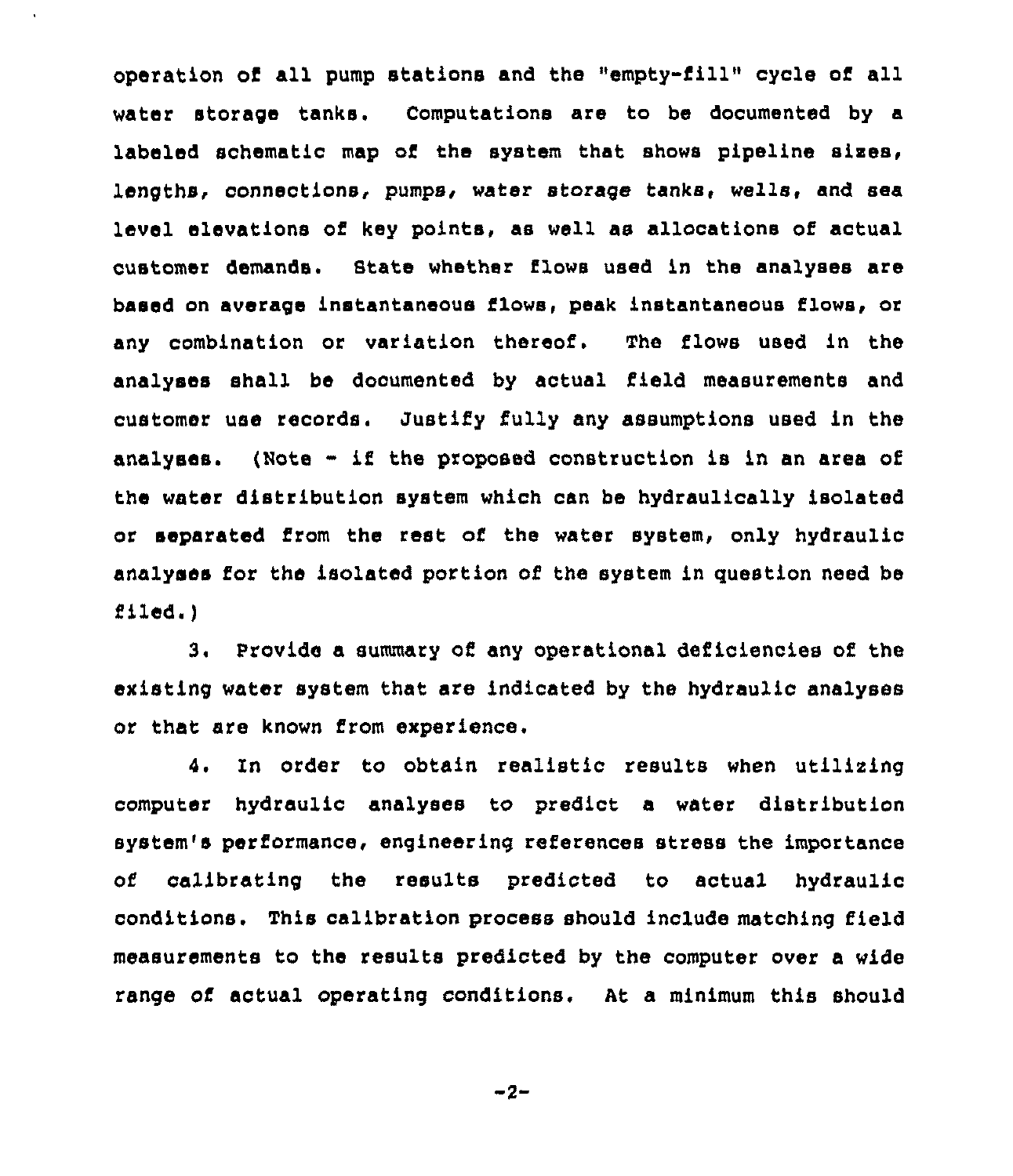include average and maximum water consumption periods, aa well as "fire flow" situations and very high demand periods.

Based on the above, explain the procedures used to verify the hydraulic analyses filed in this case. This explanation should be documented by field measurements, hydraulic calculations, etc.

5. Nost engineering references state that instantaneous customer demands can peak at 3 to 15 times the 24-hour average demand. In addition, most engineering references also state that a water distribution system should be designed to meet at least the maximum hourly demand of its customers.

s. State exactly what measurements were made of the maximum hourly usage of Heads Water. If the maximum hourly usage was not measured directly, state why it was not.

b. State exactly how the diurnal pattern for the water system of Heade Water was determined. Also detail how the diurnal demand multipliers for any hydraulic analyses were determined. This response should be documented by appropriate field measurements.

6. Provide a pressure recording chart showing the actual 24 hour continuously measured pressure available at the locations listed below on the water system of Meade Water. Identify the 24 hour period recorded, the exact location of the pressure recorder, and the sea level elevation of the recorder. Also state the schematic function number nearest the location of the pressure recorder:

a. In the vicinity of all existing water storage tanks.

 $-3-$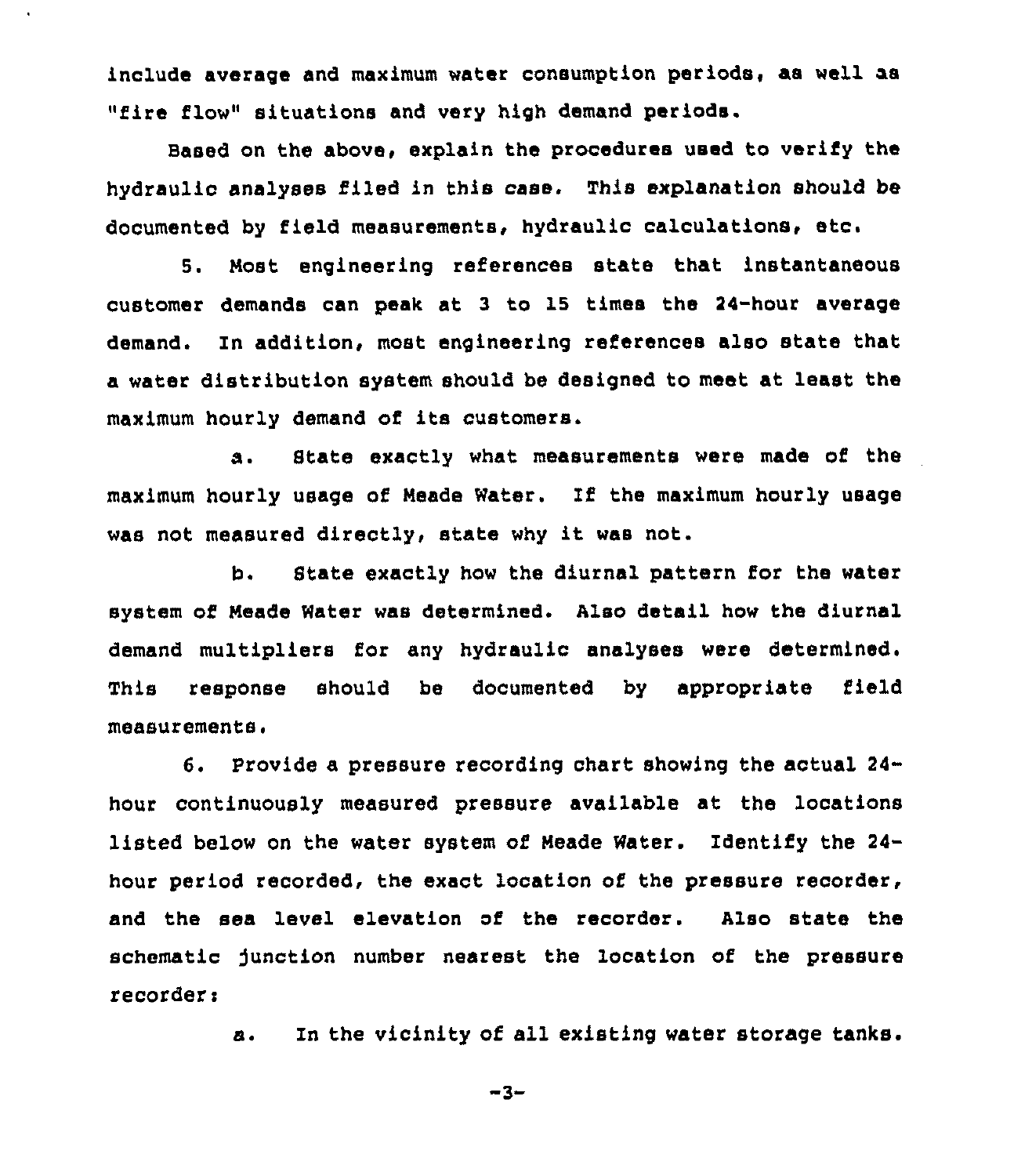b. In the vicinity of the proposed conneotion point of the proposed water line extension to the existing water mains.

c. On the suction and discharge side of all existing pump stations.

d. Any other locations necessary to provide a complete understanding of the existing system's operation in the proposed construction area.

7. Describe the proposed daily operational sequences of the water system. Documentation should include the methods and mechanisms proposed to provide positive control of all storage tank water levels. The description should also inolude an hourly summary of the expected inflow or outflow of water from all existing and proposed tanks and how all pumps will function, The description should be fully supported by appropriate field measurements and hydraulio calculations.

8. Provide a list of the water storage tanks of Meade Water. Give the location, capacity, and overflow elevation of each tank. Explain how water is supplied to each tank. Also state whether each tank is in use, and whether it will remain in use, be abandoned, or be replaced.

9. Provide a list of the existing pump stations of Meade Water. Give the location, number of. pumps and their rated capacities, and the purpose of each pump station. Provide a copy of the pump manufacturer's characteristics (head/capacity) curve for each of the existing pumps. Identify each curve as to the particular pump and pump station to which it applies. Also state

 $-4-$